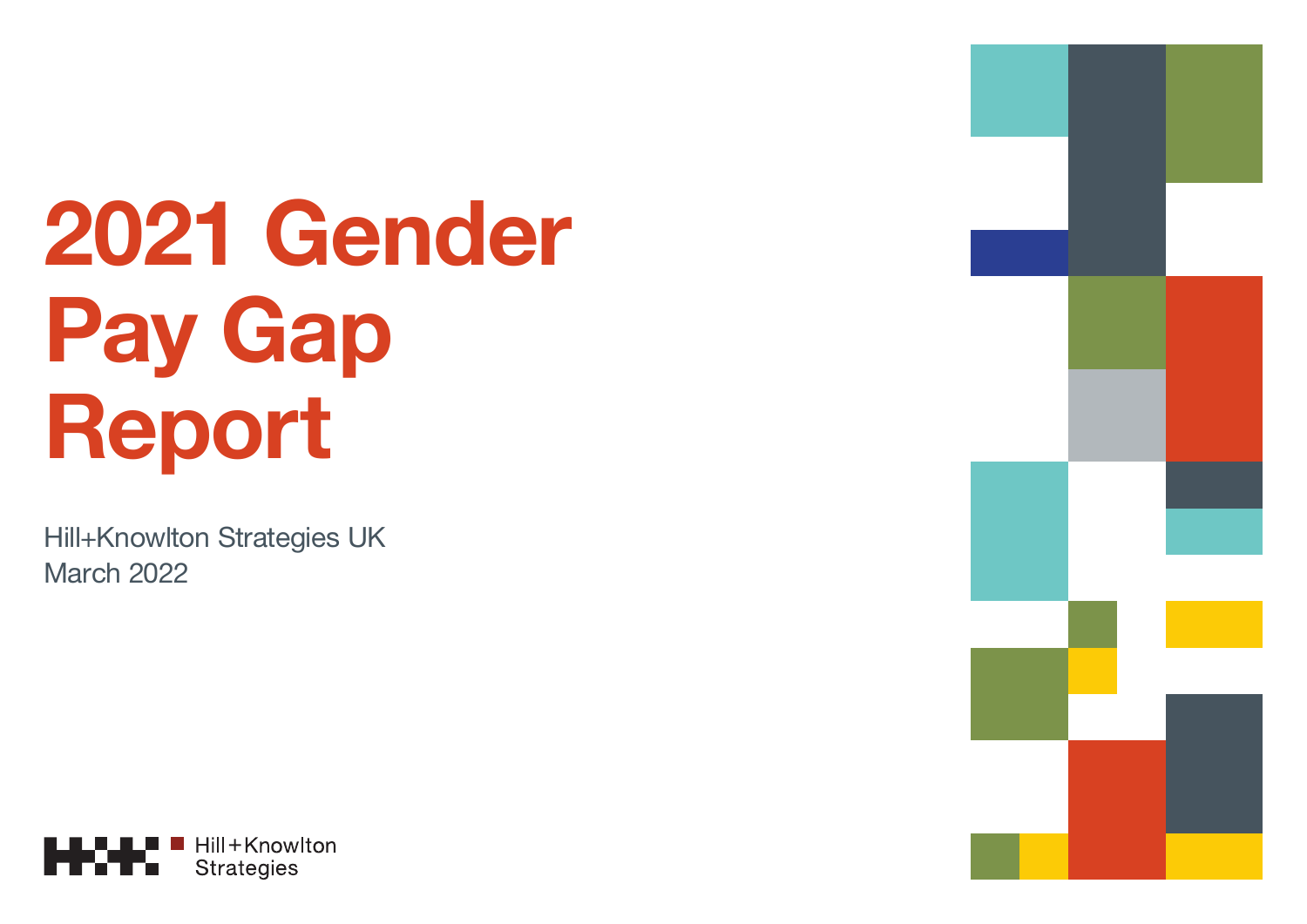#### **Introduction**

H+K London is focussed on ensuring we have an inclusive and positive culture for all our people, one that promotes tolerance, mutual respect, and equality of opportunity. We are committed to having an environment where people are empowered to be their best and can thrive and develop, and there is opportunity for everyone - with no bias of any kind.

In this report, we provide our gender pay gap analysis for 2021, looking at the reasons behind the gap and our plans to close it. We continue to support the UK Government's drive for companies to be more transparent on gender pay issues.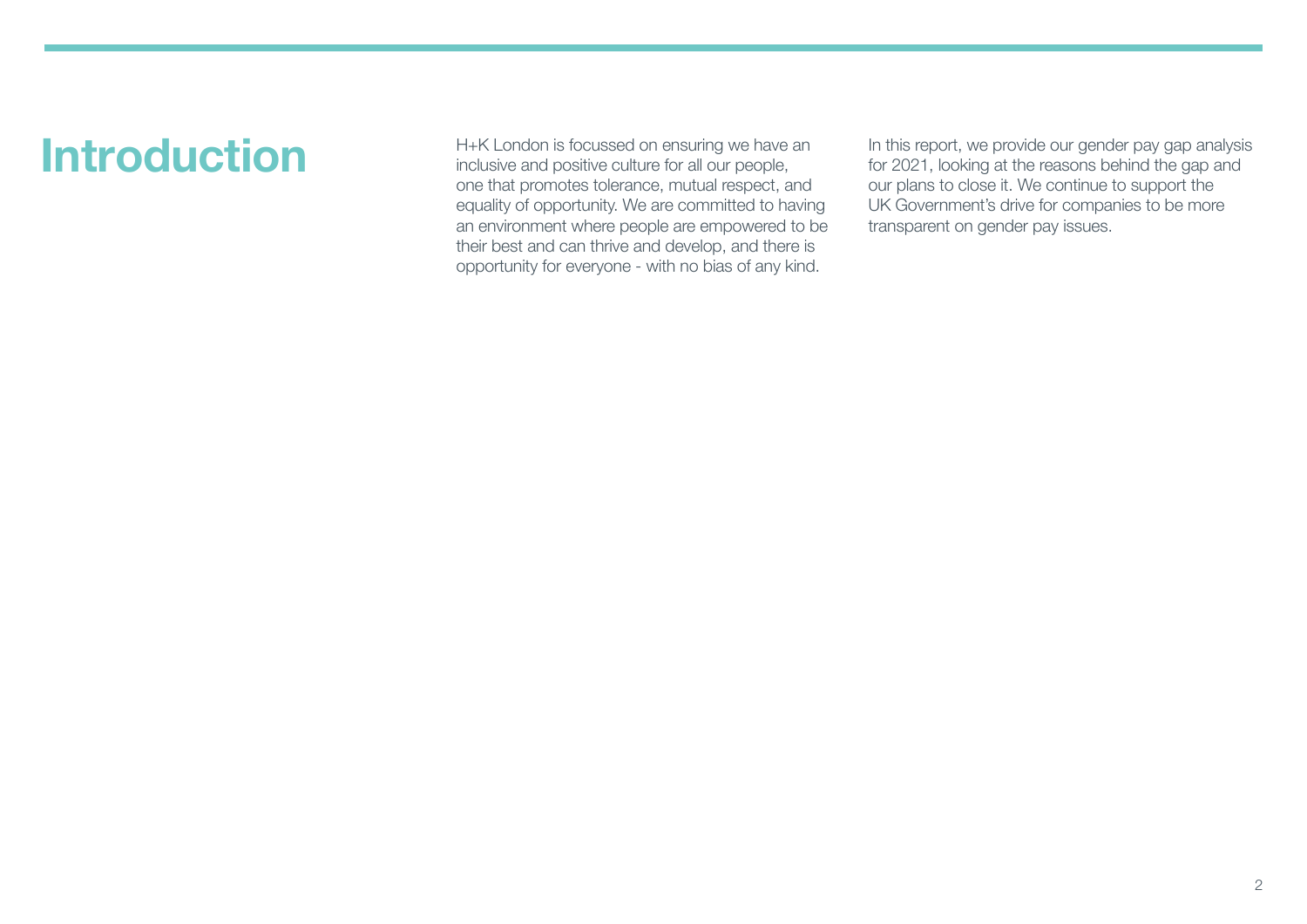## **Understanding the GPG Report**

#### **Gender Pay Gap**

The gender pay gap shows the difference in the average hourly rate of pay between women and men in an organisation, expressed as a percentage of the average male earnings.

The government requires employers in the UK with 250 staff or more to report both the median and mean gender pay gaps and bonus gaps in their workforce, as well as information on the proportion of men and women awarded a bonus, and the proportion of men and women when divided into four groups (quartiles) from lowest to highest pay.

Median and mean calculations were used when comparing pay on 5th April 2021 and bonuses for men and women from 6th April 2020 to 5th April 2021. Hourly earnings are used to take account of the fact that many more men than women work full-time.

#### **Median**

The **median** is the figure that falls in the middle of a range when everyone's wages are lined up from smallest to largest.

#### **Mean**

The **mean**, commonly known as the average, is calculated when you add up the wages of all employees and divide the figure by the number of employees. The mean gender pay gap is the difference (as a percentage) between mean male pay and mean female pay.

#### **Bonus Gap**

The percentage difference (median and mean) in total bonus payments received by men and women in the 12 months preceding the snapshot date.

#### **Pay Quartiles**

Organisations are required to rank employees in order of their pay from lowest to highest, then divide the workforce into four equal groups based on their hourly pay rate and show the proportion of genders in each group.

#### **Equal Pay**

Equal pay is the legal right for men and women to be paid the same when doing the same or similar work, or work of equal value. This is different to the gender pay gap.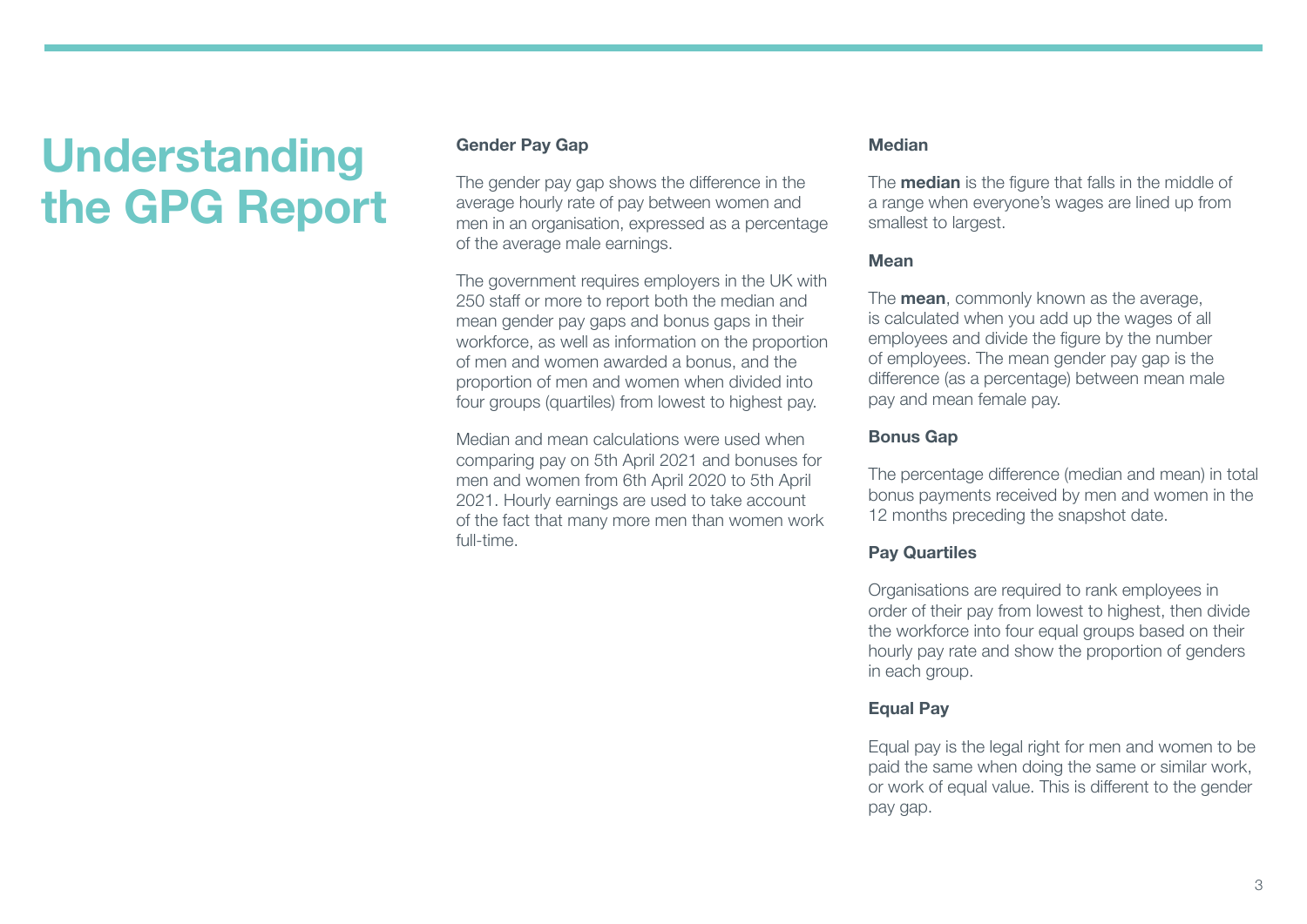### **Our Gender Pay Gap Findings**

When our gender pay gap numbers were measured in April 2021, we had 286 staff who were paid through the H+K London payroll and qualified to be counted, 191 of these were women and 95 were men.

In 2021 our mean gender pay gap number was 8.9% and this has decreased slightly from 2020 when it was 10.8%. Our median pay gap in 2021 is 8.5% having increased from 2020 where it was 2.6%.

H+K runs a meritocratic system of bonuses for performance related work and for specific achievements. In 2021 our bonus gap was 34.3% having reduced from 54.1% in 2020, whilst the mean moved from -11.1% in 2020 to 5.6% in 2021. An almost equal percentage of men and women received a bonus in 2021.

It is worth noting that in the 2021 report our figures include all H+K UK employees and then some individuals from our global organisation too. In all our previously published reports, we had also included the WPP entity, SJR, and this is the first year we no longer are required to do this.

We have a split of 60/40 women to men in the UK leadership team in London, so a strong representation of senior female women. However, H+K London's latest analysis shows that the gender pay gap is attributable to the fact that a few of the most senior UK and global roles in the organisation are held by men and this then impacts the salaries and bonuses that these roles attract.

In April 2021, we had 286 staff on the UK payroll and in a business of this size, the impact of a few men in the most senior roles can significantly impact our gender pay gap numbers.

Our findings also demonstrate that the number of men in the business has decreased since last year across all our quartiles. This is especially noticeable in Quartiles 2 and 3 and we need to understand why we are attracting fewer men into the business at these levels.

We have reviewed the data making up the gender pay gap statistics and we are confident that our existing gender pay gap does not result from paying men and women differently for the same or equivalent work.

It is important to note that H+K monitors pay at all levels of the organisation, and we undertake regular salary auditing and bench marking. We are firmly committed to equal pay, as set out in the Equality Act (2010). This ensures that a man or woman doing the same or a similar role are paid equally.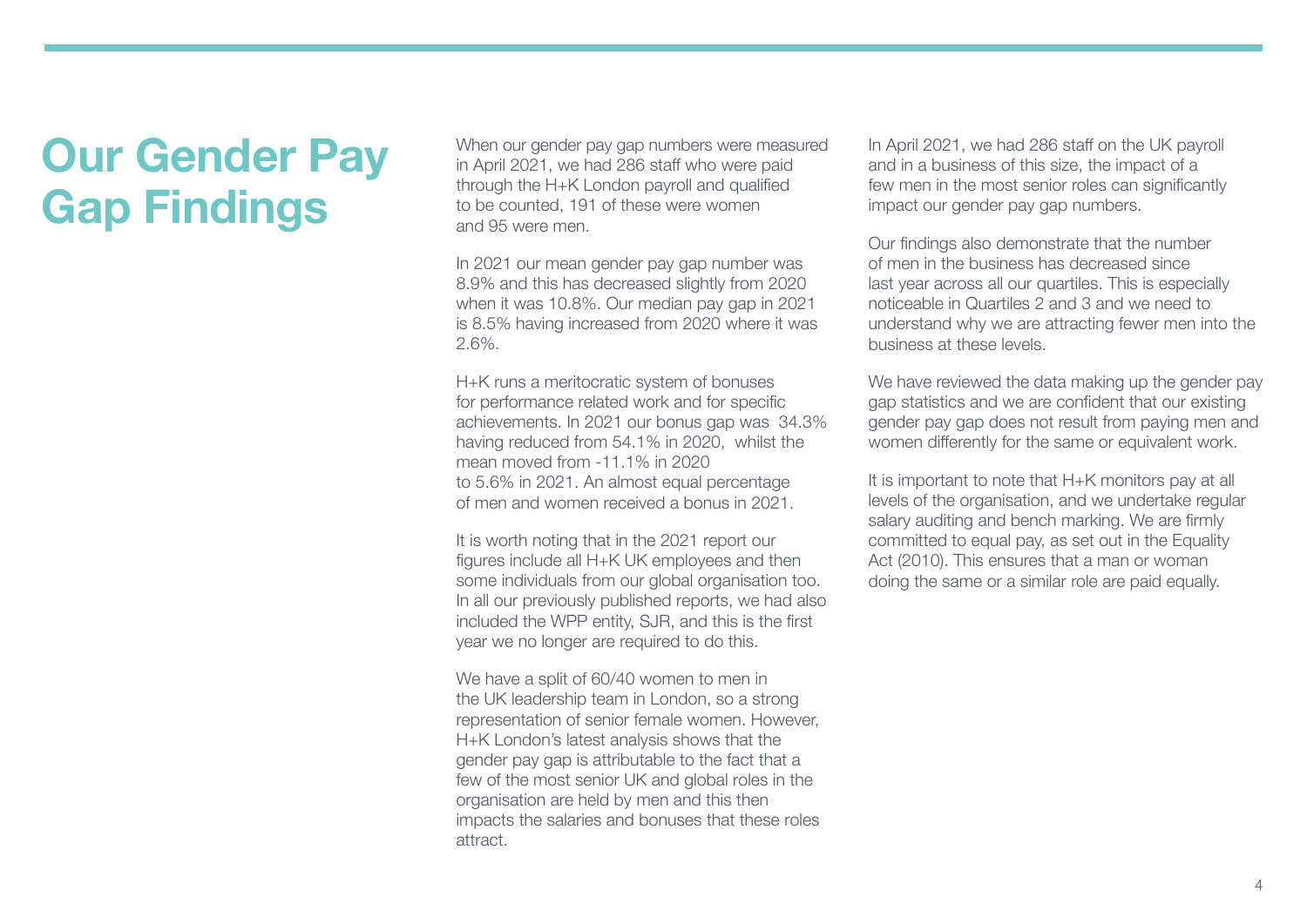### **Our Numbers**

| The gender pay gap     |                       |  |  |
|------------------------|-----------------------|--|--|
| <b>Median</b> (middle) | <b>Mean</b> (average) |  |  |
| 8.5%                   | 8.9%                  |  |  |
| The gender bonus gap   |                       |  |  |
| <b>Median</b> (middle) | <b>Mean</b> (average) |  |  |
| 5.6%                   | 34.3%                 |  |  |

The results below show H+K London's overall median and mean gender pay and bonus gap based on hourly rates of pay, as at the snapshot date of 5 April 2021, and bonuses paid in the year to 5 April 2021.

#### **Pay Quartiles**

We have split our employees into four equal quartiles based on their average total hourly rate of pay to show the proportion of men and women in each group, with Quartile 1 representing the lowest paid group and Quartile 4 the highest paid.

**Proportion of males and females in each quartile salary bracket**

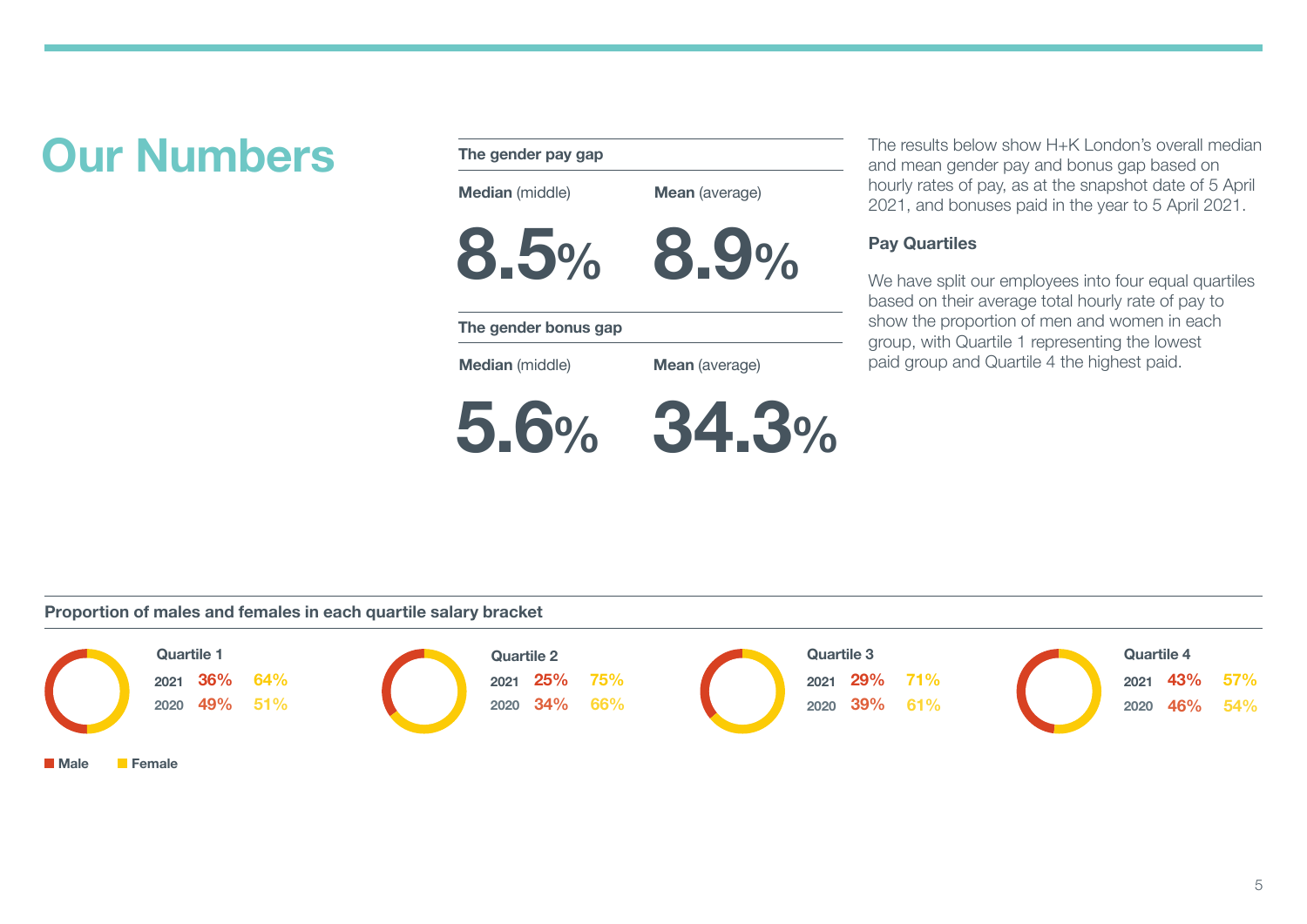#### **Full chart of all GPG findings from previous years**

|                                     | 2018         | 2019 | 2020                    | 2021 |
|-------------------------------------|--------------|------|-------------------------|------|
| Mean (average) gender pay gap       |              |      | 15.4% 15.3% 10.8% 8.9%  |      |
| Median gender pay gap               |              |      | $-2.4\%$ 8.9% 2.6% 8.5% |      |
| Mean (average) bonus gender pay gap |              |      | 59.9% 67.5% 54.1% 34.3% |      |
| Median bonus gender pay gap         | 18.2% 20%    |      | $-11.1%$ 5.6%           |      |
| Male % who receives a bonus         | $30.7\%$ 19% |      | $21.7\%$ 24%            |      |
| Female % who receives a bonus       | $31.4%$ 23%  |      | $21.2%$ 23.4%           |      |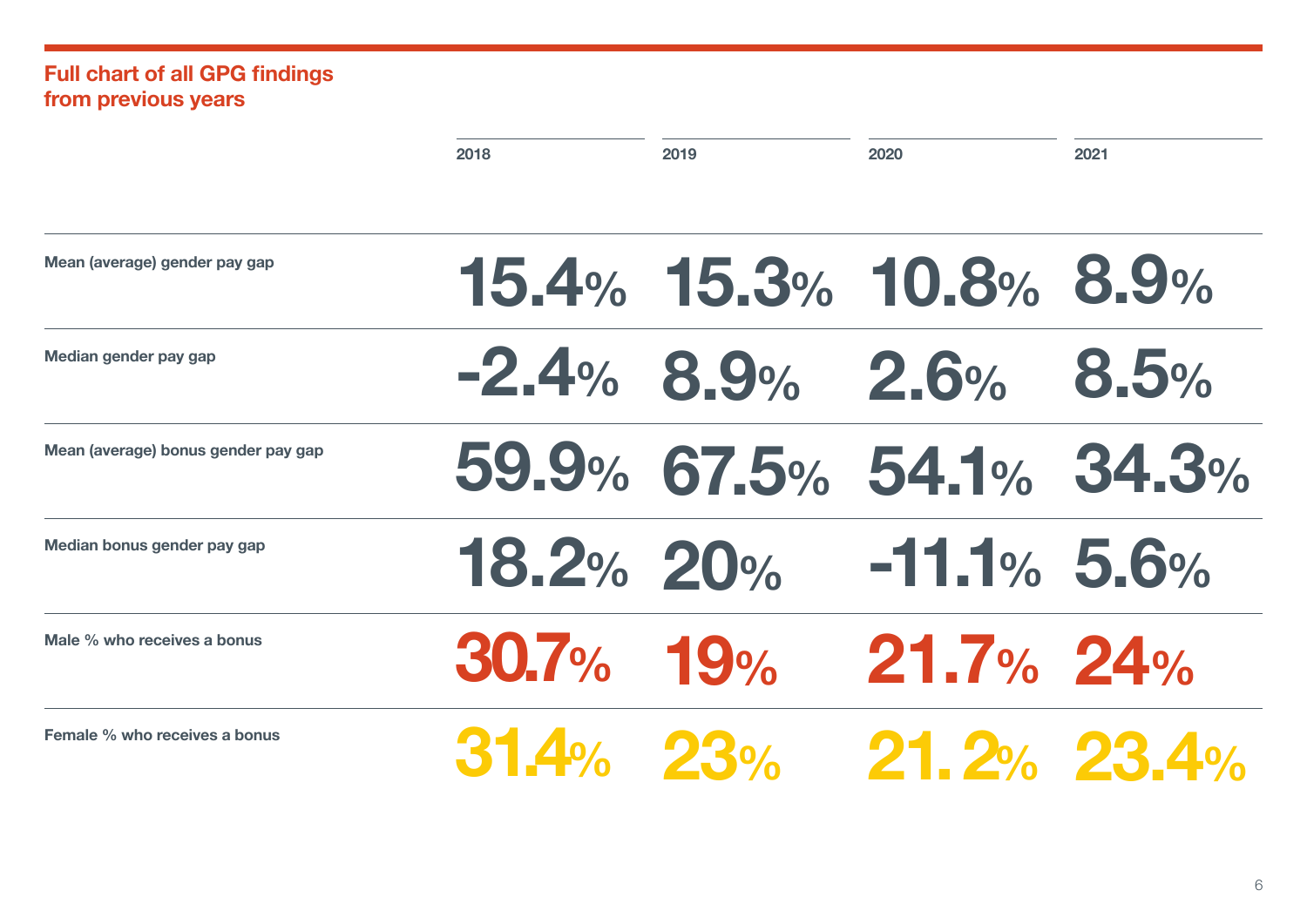### **What we have done in 2021?**

We are committed to delivering existing and new initiatives to improve our ability to attract, engage and develop a more diverse workforce.

Our DEI Council continues to focus on a wide range of campaigns and initiatives, and we are working to the targets we set ourselves in mid-2020. We have established a clear DEI strategy and we are working with colleagues across all levels of our business to deliver the required changes.

We have a number of employee groups and networks that support our people and help raise awareness and drive change. These include EquALL, our employee led initiative to create a louder culture of equality. Our Roots group, that helps educate our people on ethnicity, race, culture and religion through discussions and events. The Parent Network and Thrive, our well-being group. These have all made strong progress over the course of the year and we are grateful to all those people who are involved and contributed to these groups.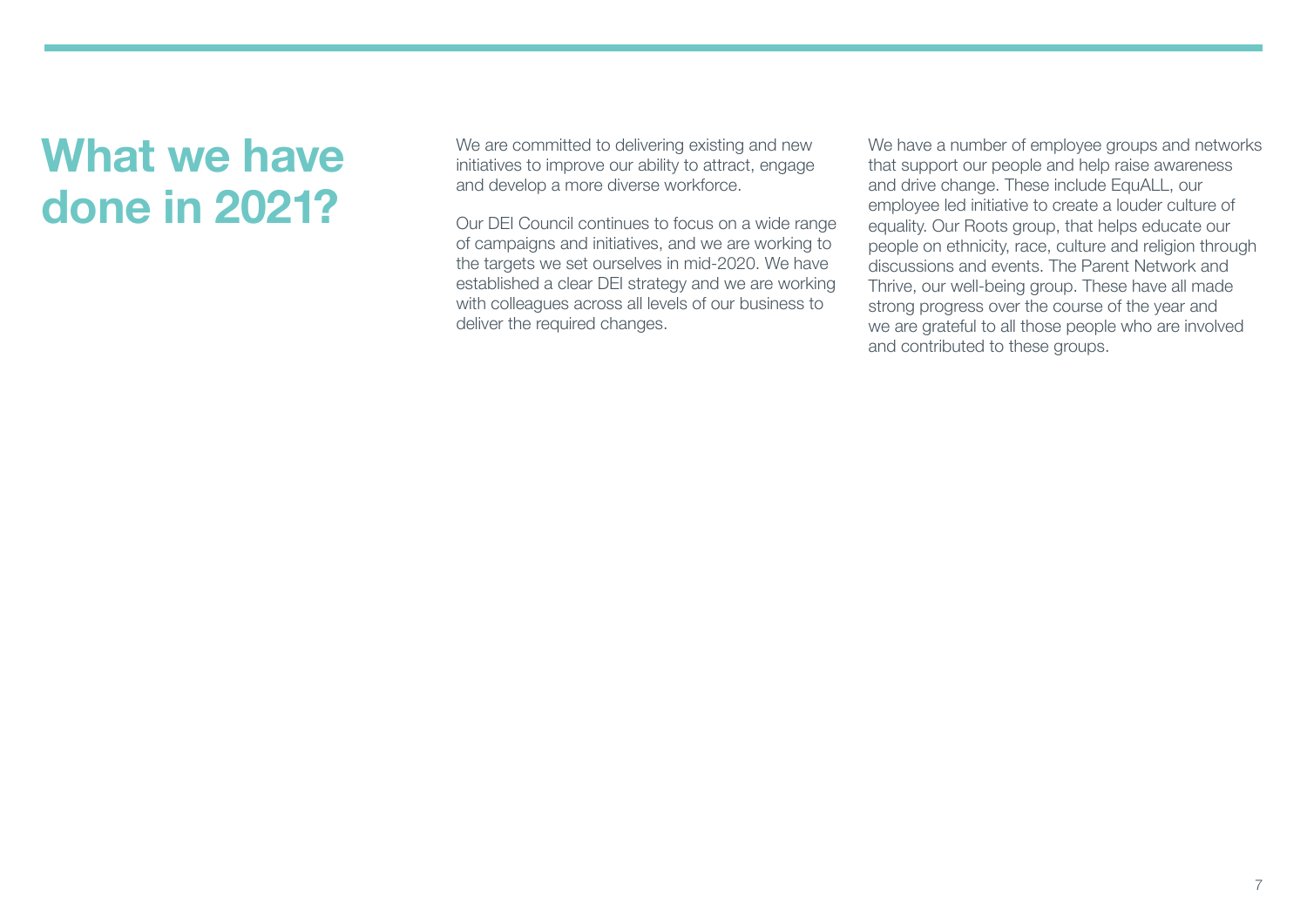### **People + Culture**

We are hard at work creating a louder culture of inclusion and belonging and believe this is a matter for everyone. We have broadened our EquALL programme and our leadership team have signed up to our agency's diversity plans and are mentors and sponsors for the initiatives we have at H+K. We are supporting people of colour and other underrepresented groups as a business imperative and committing to greater representation at all levels, with robust diversity targets and metrics. In the last year, we have been running a sponsorship programme for people of colour in our business, to help underrepresented groups navigate their careers and we will continue to build and develop on this.

We regularly review and improve our processes and people policies to ensure they are clear, transparent, and robust. We calibrate and reward staff across several points in the year and we run a system of bonuses for performance related work and for specific achievements. In 2021 we also shared our new pay and promotions policy to ensure greater transparency in this area.

As part of our citizenship initiative, 2021 saw us undertake some pro-bono strategic communications work for the Helen Bamber Foundation – a charity supporting survivors of trafficking and torture and we hope to continue to work with them in 2022.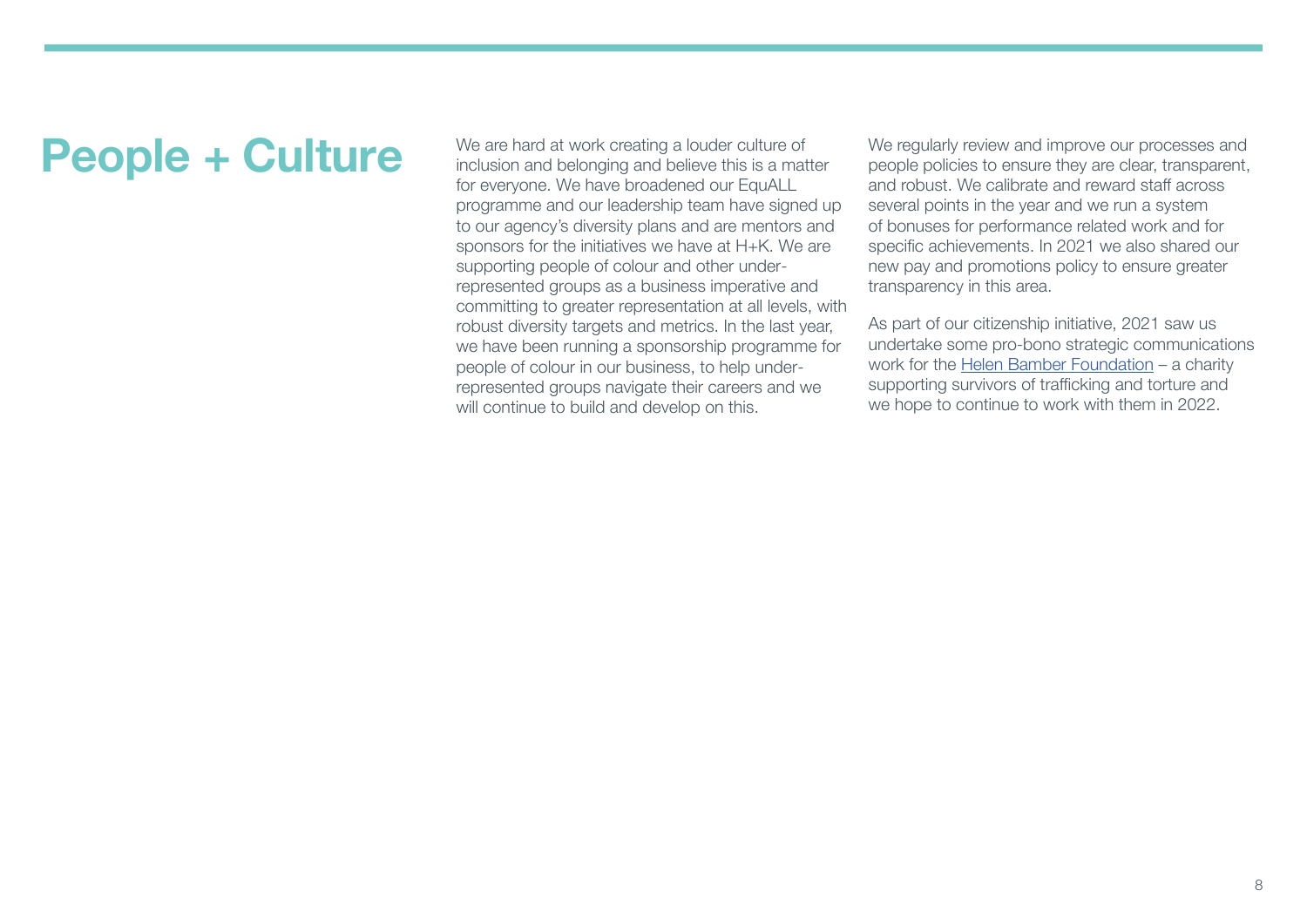### **Recruitment**

We have continued to review our recruitment processes and systems and upskill hiring managers to promote inclusive practices to better identify talent from more diverse backgrounds. All our job specifications include a clear statement of our support for agile working and are written in gender neutral language. We also reviewed our interview process to allow more time for people with dyslexia.

We have strengthened our partnerships with organisations that aim to support and attract diverse applicants through a range of initiatives, including Creative Access, Creative Alliance, and UK Black Comms Network – of which all Black employees within H+K London have been offered free membership. All our recruitment partners have also been sent our Diversity, Equity, and Inclusion Charter as a guide to our recruitment commitments. In October 2021, we launched a work placement programme in partnership with a young people's charity, **Juvenis**, where 15 to 17-year-olds spent a week in our offices experiencing their first office environment and learning the basics of PR and we look forward to working with them again in 2022. We also continued our mentorship scheme with Stepney All Saints School.

We are also pleased to be partnering with **Backtobusinesship** again on the 2022 Returners Programme enabling those who have taken an extended break from the creative industry to return with the necessary support and flexibility.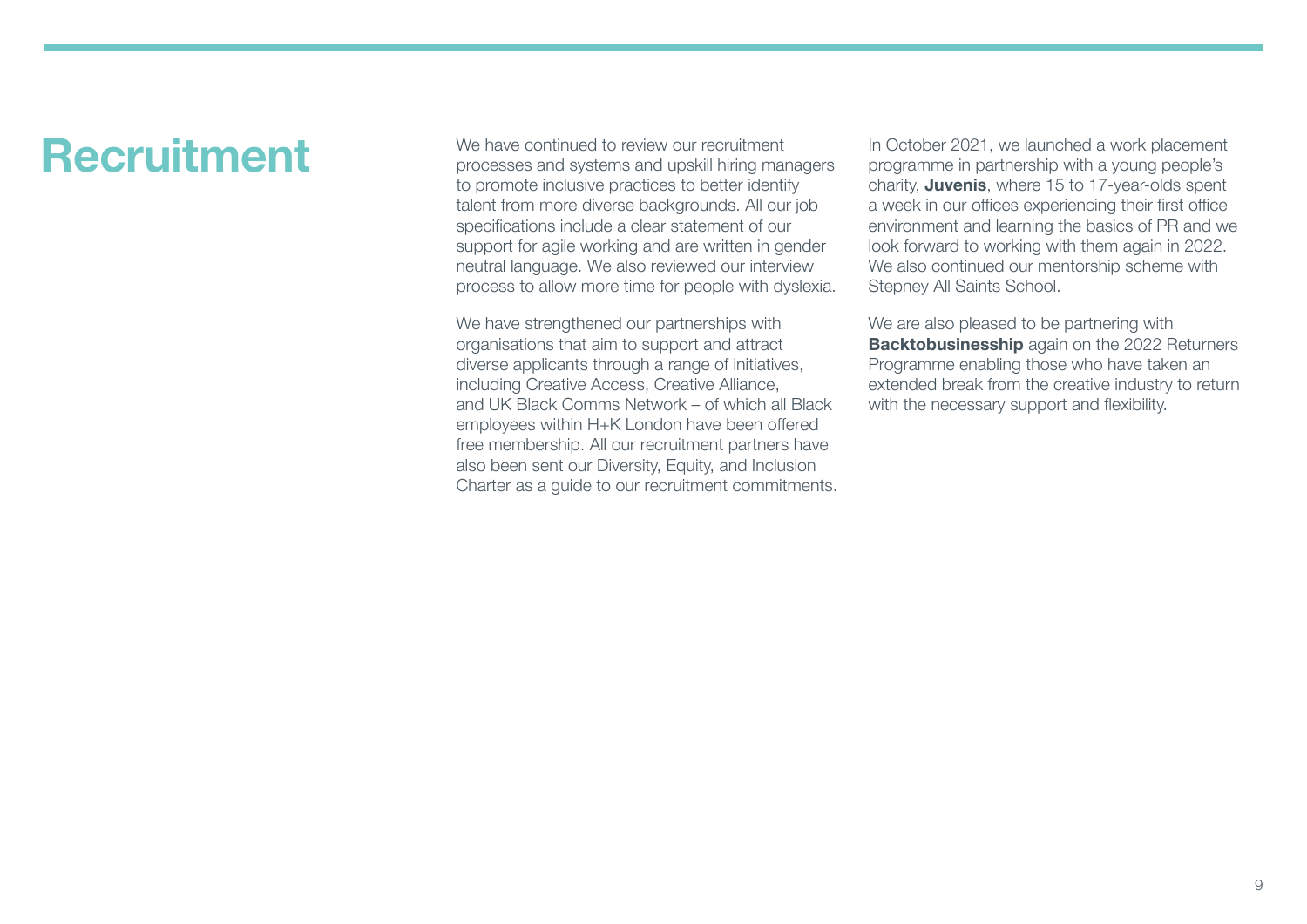### **Learning + development**

Learning and Development continues to be a cornerstone of our DNA and is deeply embedded at every level. We have a dynamic set of programmes which are robust, relevant and, importantly, fun.

During 2021, we have continued our commitment to creating an environment where women and under-represented groups can thrive and progress their careers. We have sent more people on external training schemes than ever before; we have run accelerator and coaching programmes for people of colour in our organization and in November 2021 we held our second Female Leadership Programme for our mid to senior level female colleagues.

We have trained some of our employees to become Mental Health Allies, and we have also had external trainers from MIND, Mental Health at Work and Adjust to lead lunch and learn sessions to dispel the stigma and encourage more open conversations around mental health, disability, and neurodiversity. We are also currently applying for accreditation from the British Dyslexia Association.

Our Learning + Development Hub has also rolled out compulsory sessions on topics such as allyship, "Knowing me, Knowing You", "Minus the Bias", and Inclusive Leadership.